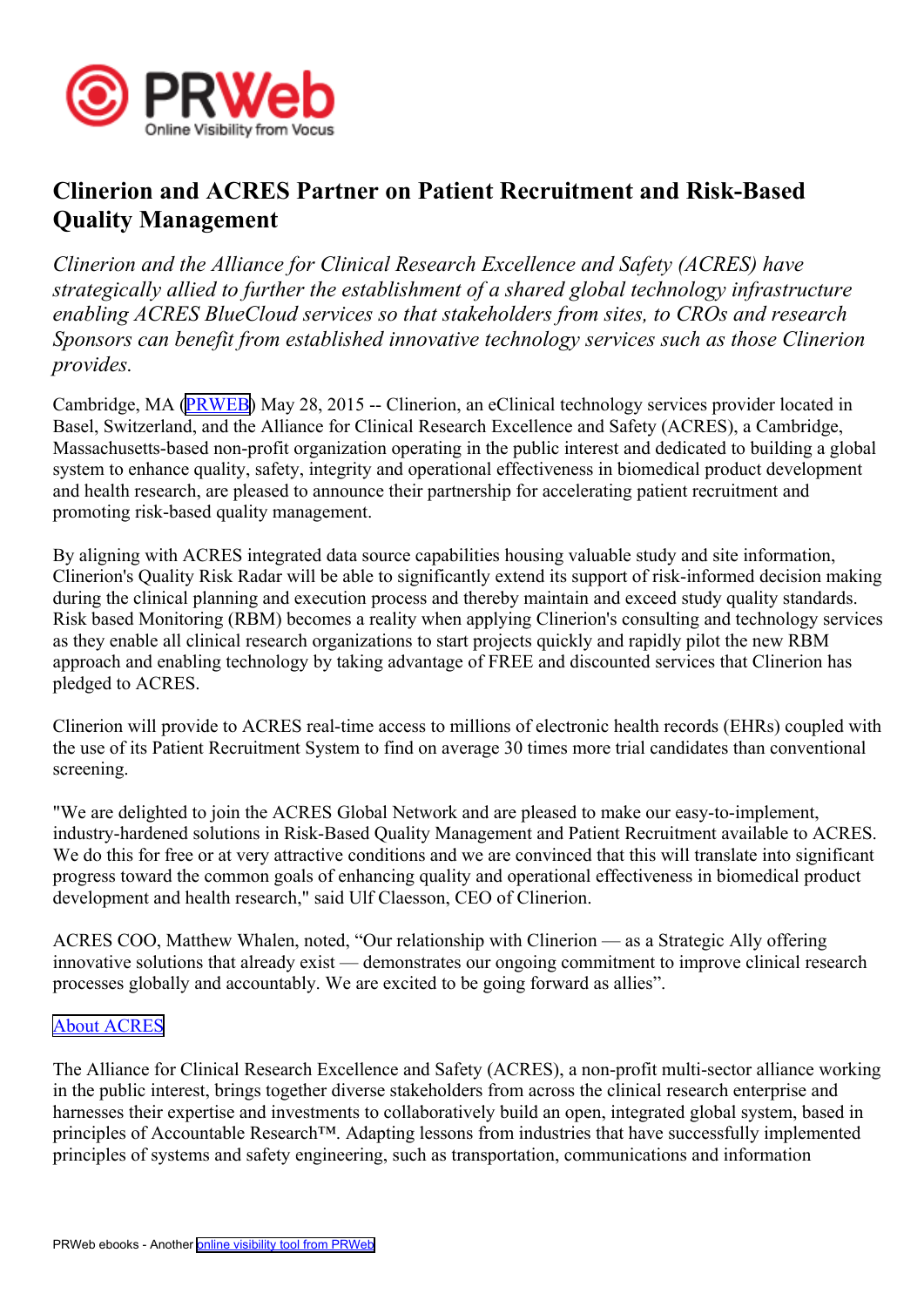

technology, this system will employ integrated information technologies and interoperable standards, policies and practices to enhance clinical research safety, quality and efficiency worldwide to benefit all stakeholders, especially patients.

## About [Clinerion](http://www.clinerion.com)

Clinerion is <sup>a</sup> Swiss-based technology services company with international operations offering scalable electronic patient recruitment and quality risk managemen<sup>t</sup> solutions to increase efficiency and quality in clinical research. The company's patient recruitment solution connects to, aggregates and leverages existing electronic medical records. Following international privacy and confidentiality standards, Clinerion's solutions anonymize, enrich and normalize those records and facilitate real-time patient recruitment for clinical trials. Clinerion's Quality Risk Radar product leverages clinical research data, analyzes these data with leading risk managemen<sup>t</sup> methodologies (FMEA) and facilitates risk control using risk intervention tools all based on ICH Q9 Guidance for Industry on Quality Risk Management.

Contact Information:

Mary F. Tobin, Ph D Alliance for Clinical Research Excellence and Safety (ACRES) Special Advisor to the President and Chief Executive Officer <http://www.acresglobal.net> mtobin(at)acresglobal(dot)net +1 410-987-5509

Randy Ramin-Wright Clinerion Ltd. Head of Quality Risk Management <http://www.clinerion.com> randy.ramin-wright(at)clinerion(dot)com  $+1$  41-61-865-6060